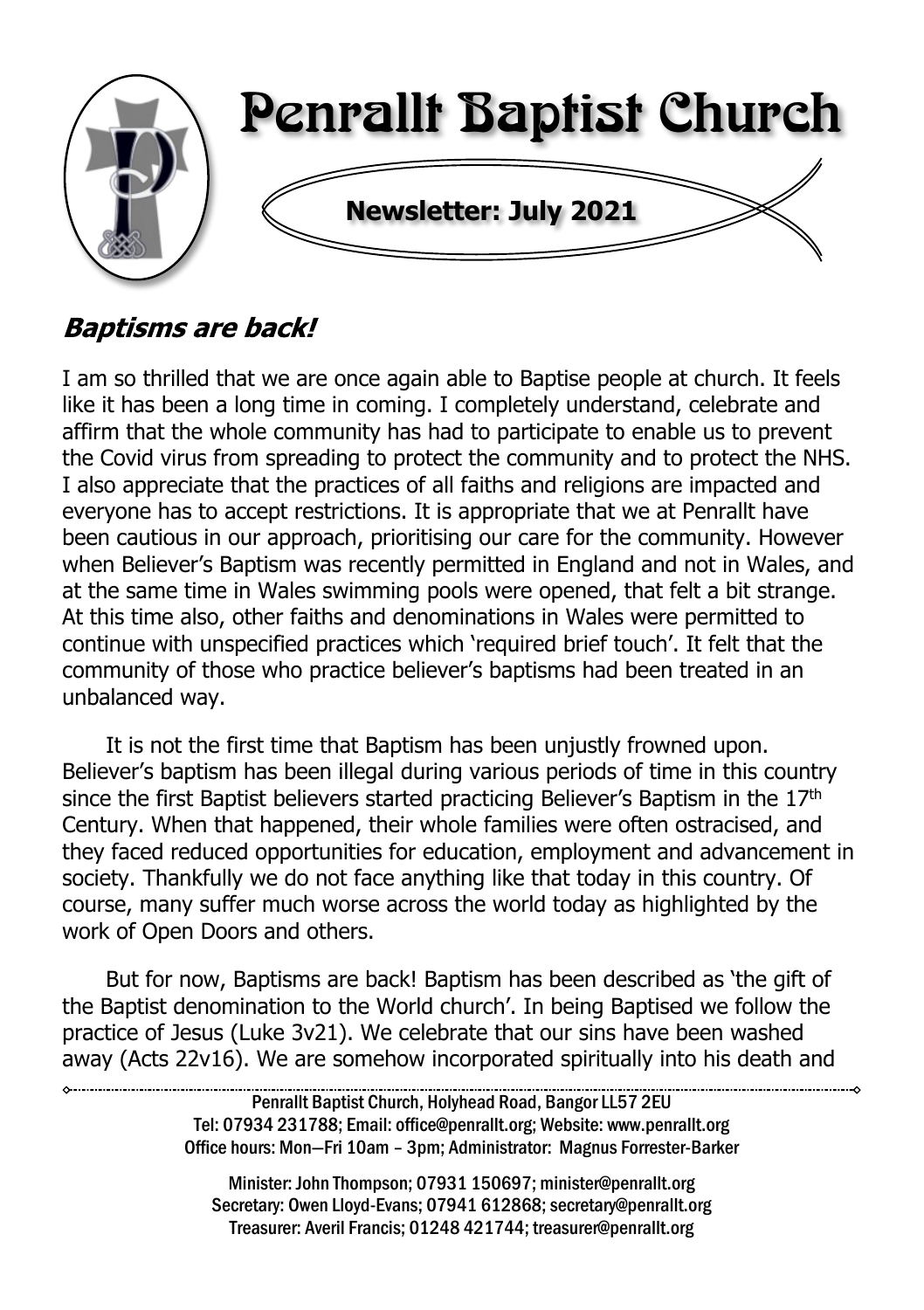are raised with him in his resurrection (Romans 6v4). To Baptise people is a command of Jesus (Mat 28v19). And much more. So if you are a Christian, do consider being Baptised while we have the opportunity!

But whilst Baptism is wonderful and is to be celebrated, Mat 28v19 also reminds us that Baptism is a part of a broader journey of discipleship and relationship. This incorporates spiritual rebirth through Jesus (... Baptizing them...), obedience of the teaching of Jesus (... teaching them to observe...) and living with Jesus – in relationship with him  $(... I am with you always...)$ .

Blessings,

John

Please note that John will be away from Saturday 24th July and returning on Monday 9th August.

## **Children's Birthdays in July**

- 5th · Odhrán Patton
- 9<sup>th</sup>: Daniel Goldsmith
- 13th: Reuben Dempster
- 17th: Dylan Dempster
- 24th: Leo Bevan

#### **Church Office**

The church administrator, Magnus, can be contacted on office@penrallt.org or 07934 231788 during the church office opening hours (10am – 3pm Monday to Friday, except Bank Holidays). NB Magnus is still working mostly from home at the moment, but the office hours still apply.

#### Deadline for next month's newsletter: Sunday 25th July

Please send information to Magnus (office@penrallt.org). All items should be submitted by email as early as possible.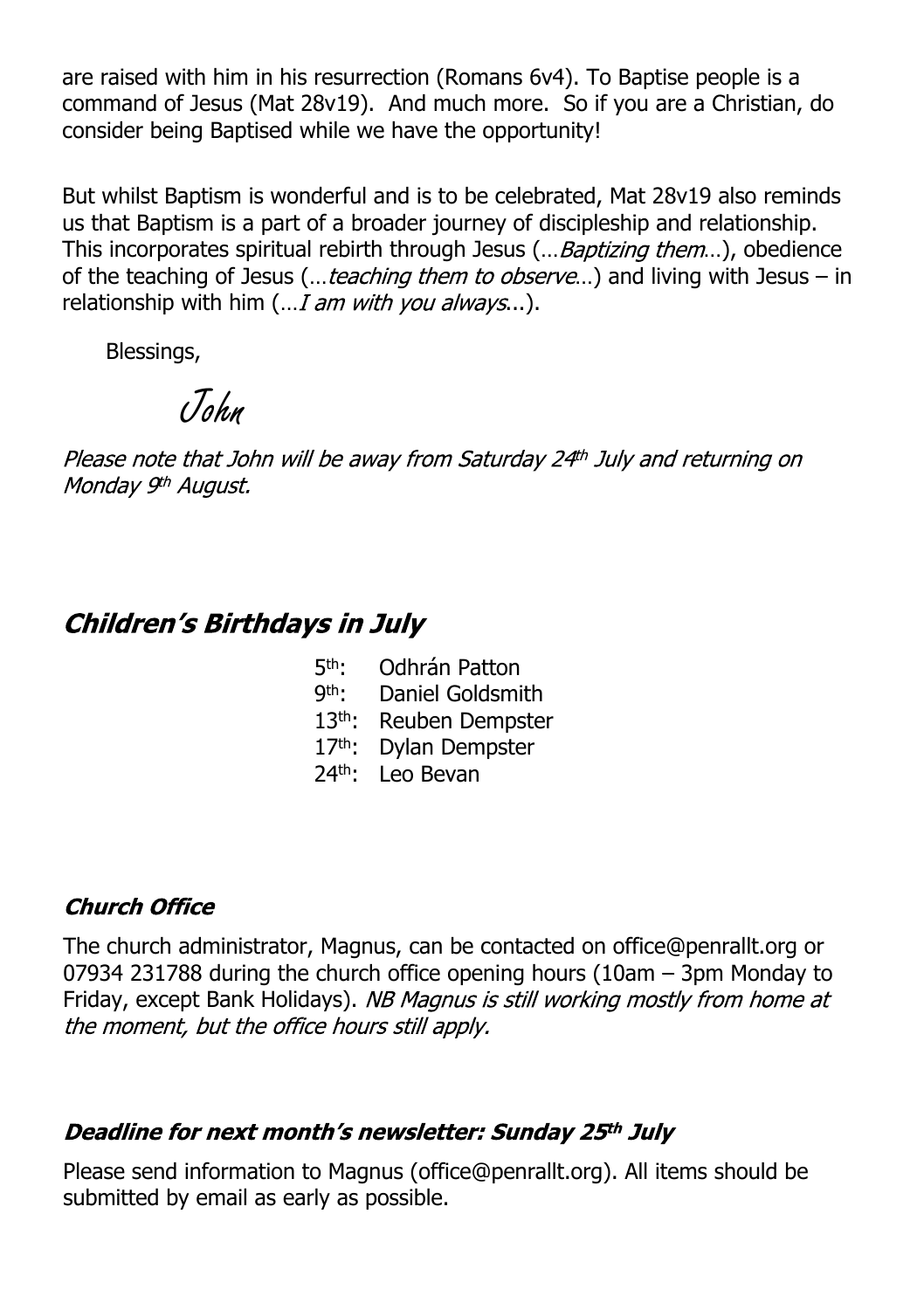# **Services This Month**

We continue with a mixture of live broadcasts and pre-recorded services. For the live services we have a small congregation in the building, for which you must book a place if you want to attend (booking links will be found on our website and emailed to the news mailing list). You can also join us on Zoom or, barring technical glitches, watch a recording later on YouTube. The services themselves start at 10:30am on Sunday mornings except where otherwise noted. Children's activity packs should now be available each Sunday for those attending the service in the church building.

Pre-recorded service pages can be followed at any time, but we recommend starting those at 10:30am on Sunday too, then joining us for a chat on Zoom at 11:30am. Live services are noted on the list below; all others are pre-recorded.

Links to upcoming services, along with further information, can be found on our website ([www.penrallt.org/services\)](https://www.penrallt.org/services/index.php); there you will also find the pages for past services including recordings, where available, of live services.

#### **Sunday 4th July: Live Baptismal Service**

Jesus anointed by a sinful woman (Luke 7:36–50). Preacher: John Thompson. Join us for the baptism of Lloyd Chambers. If you are attending the service in the chapel please be careful around the open baptistery!

#### **Sunday 11th June (Live)**

The Parable of the Sower (Luke 8:1-15). Preacher: Ryan Wright.

#### **Saturday 17th July, 2pm (Live): Induction of Becca Williams**

Join us as we welcome and commission our new youth worker.

#### **Sunday 18th July: Live Baptismal Service**

Shine your light, Jesus with family complications (Luke 8:16-21). Preacher: John Thompson.

Join us for the baptism of Ben Goldsmith. *If you are attending the service in the* chapel please be careful around the open baptistery!

#### **Sunday 25th July (Communion Service)**

Jesus walks on water (Luke 8:22-25). Preacher: Arwel Jones. You will need bread and wine (or equivalent) to fully take part in communion. Please check our website to find out whether the communion will be pre-recorded or live on Zoom, as this detail has not yet been confirmed.

Note that all the Sunday sermons this month are part of our ongoing series, [Love,](https://www.penrallt.org/sermons/series.php?sid=BAC) [Trust and Follow Jesus.](https://www.penrallt.org/sermons/series.php?sid=BAC) Previous sermons in the series can be found on our website.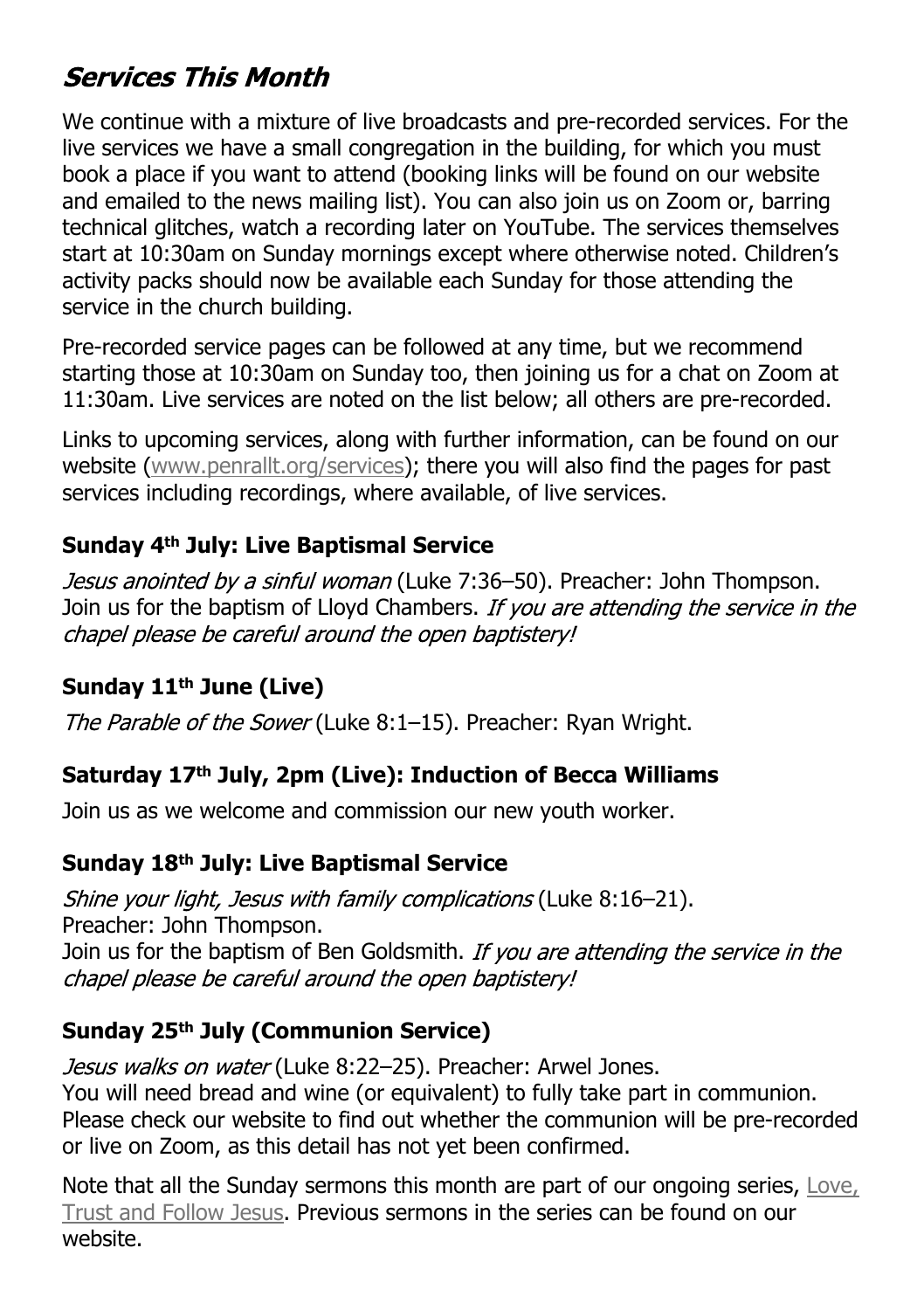# **◊ Baptist Leaders' Fellowship**

Despite the name, this is not just for leaders of Baptist churches. A Zoom meeting on Friday 16th July at 10:30am (finishing by midday). The speaker is Dr Rosa Hunt, co-principal of South Wales Baptist College; her theme is "I am right, and this I know, because the Bible tells me so" (i.e. Biblical interpretation and why we are sure we have it right).

[https://us02web.zoom.us/j/85312351458?pwd=UTVxczRldGtlelpTSzVLMDFrdjgxU](https://us02web.zoom.us/j/85312351458?pwd=UTVxczRldGtlelpTSzVLMDFrdjgxUT09 ) [T09](https://us02web.zoom.us/j/85312351458?pwd=UTVxczRldGtlelpTSzVLMDFrdjgxUT09 ) (Meeting ID: 853 1235 1458; Passcode: 836147).

# **◊ Building**

You must book a place if you wish to attend a service or event in our building. Booking links will be found on our website and will be emailed to the news mailing list (please contact [office@penrallt.org](mailto:office@penrallt.org) if you wish to join this). If you need to enter the church building for any other purpose, please contact the church office beforehand to obtain permission and arrange access.

# **◊ Church Meeting**

There will be a meeting for church members on Zoom at 7:30pm on **Monday 12th July**. Members should have received an email reminder about the meeting recently (please contact Magnus, [office@penrallt.org,](mailto:office@penrallt.org) if you have not) and will receive the meeting papers soon. If you are not a member and would like to become one (or find out what Baptist church membership is all about) please speak to John ([minister@penrallt.org\)](mailto:minister@penrallt.org) or Owen ([secretary@penrallt.org](mailto:secretary@penrallt.org)).

# **◊ Church Picnic and Walk**

We will meet at Treborth Botanical Gardens (next to the Menai Bridge) at **1pm on Sunday 4th July** for a socially distanced picnic (with games for children under 11) and a short walk around the gardens. All are welcome. Booking a (free) ticket is essential. More details on the booking page:

[https://www.eventbrite.co.uk/e/penrallt-picnic-and-walk-botanical-gardens](https://www.eventbrite.co.uk/e/penrallt-beach-picnic-and-all-age-fellowship-fun-tickets-155583280781)[tickets-160100562091](https://www.eventbrite.co.uk/e/penrallt-beach-picnic-and-all-age-fellowship-fun-tickets-155583280781)

NB as our regular church family events are usually on the first Sunday afternoon of the month, we recommend checking our website or the Penrallt Baptist Church Facebook page in order to get the information before the newsletter arrives!

# **◊ Children's Work**

Sunday school for 5–11s meets online every Tuesday at 6pm via Zoom, for about 45 minutes, although there will be a break over the summer holidays. There is a Facebook messenger group used by families in the church for general communication and support. We share information about church activities for children and families but also use it to support one another with whatever is happening. Please contact the church office if you would like to join in.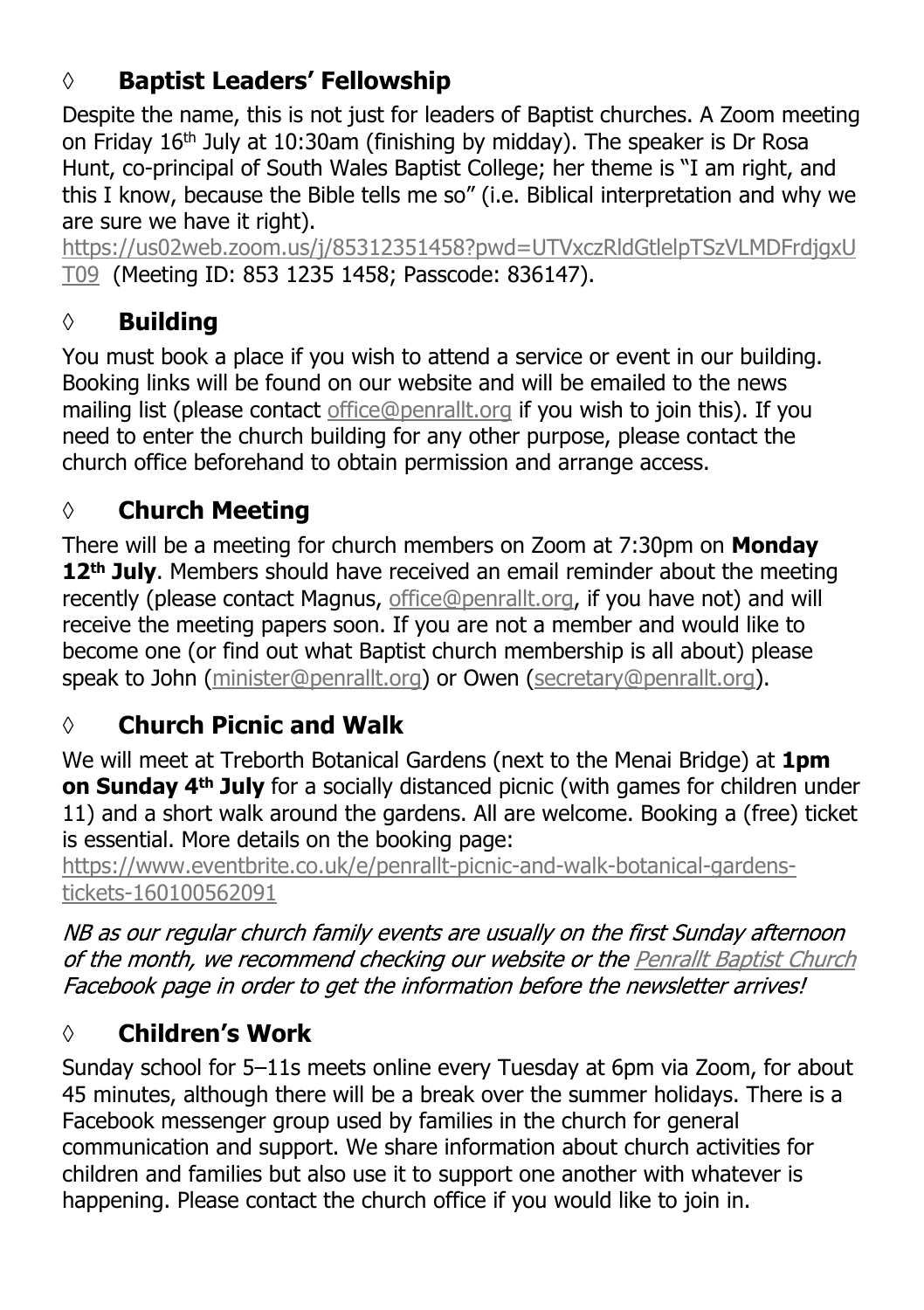## **◊ Foodbank**

Bangor Cathedral Foodbank is open 2 – 3pm every Monday, Wednesday and Friday, operating from Tŷ Deiniol (the Diocesan Centre) next to Bangor Cathedral. A referral from another service is normally required to access the foodbank but they are able to give people up to two emergency food parcels without a referral. To find out more about how you can access or contribute to the foodbank please visit [www.bangorfoodbank.org](https://www.bangorfoodbank.org)

### **◊ Giving**

We quite understand that financial difficulties may impact your ability to give to the work of the church at this time. Please do not place yourself under additional financial strain. However, if you normally give to the weekly cash offering and would like to explore other ways of giving to the work at Penrallt, please speak to Averil, our Treasurer, who will be able to advise (treasurer@penrallt.org).

### **◊ Hardship Fund**

The church has a small fund overseen by the minister to help people in need. If you find yourself in financial difficulty or know someone else that is struggling, please speak with Sarah Jackson (sarah.jackson.home@gmail.com) or John Thompson (minister@penrallt.org) in confidence. And if you are in a position to add to the hardship fund, please speak to Averil Francis (treasurer@penrallt.org).

## **◊ Homegroups / Contact, Care & Prayer**

We encourage you to join one of our homegroups if you are not already in one, as they are invaluable in helping us to deepen our relationship with the Lord and with one another. The groups currently meet on Zoom and other online platforms on Monday, Tuesday and Thursday evenings and on Tuesday and Friday mornings (most groups meet weekly). Contact the church office to find out more or be put in touch with a group. Note that some groups will be taking a break or running a reduced programme over the summer holiday period.

There are contact, care and prayer groups to enable people to stay connected and receive prayer support even if they are not in a homegroup; these groups do not meet together but each one has a designated person to contact the other group members regularly. Once again, please contact the church office if you are not part of a contact, care & prayer group or a homegroup and would like to be.

## **◊ Mission Prayer Meeting**

Once a quarter we have a prayer meeting to hear news updates from, and pray for, Penrallt's mission partners around the world. The next meeting will be on Zoom at  $7:30$ pm on Wednesday  $21$ <sup>st</sup> July.

[\(https://us02web.zoom.us/j/83300054475?pwd=clM5cTJqNUVwQjZLaEJyYnlwaVp](https://us02web.zoom.us/j/83300054475?pwd=clM5cTJqNUVwQjZLaEJyYnlwaVpDUT09) [DUT09](https://us02web.zoom.us/j/83300054475?pwd=clM5cTJqNUVwQjZLaEJyYnlwaVpDUT09); Meeting ID: 833 0005 4475; Passcode: 781584)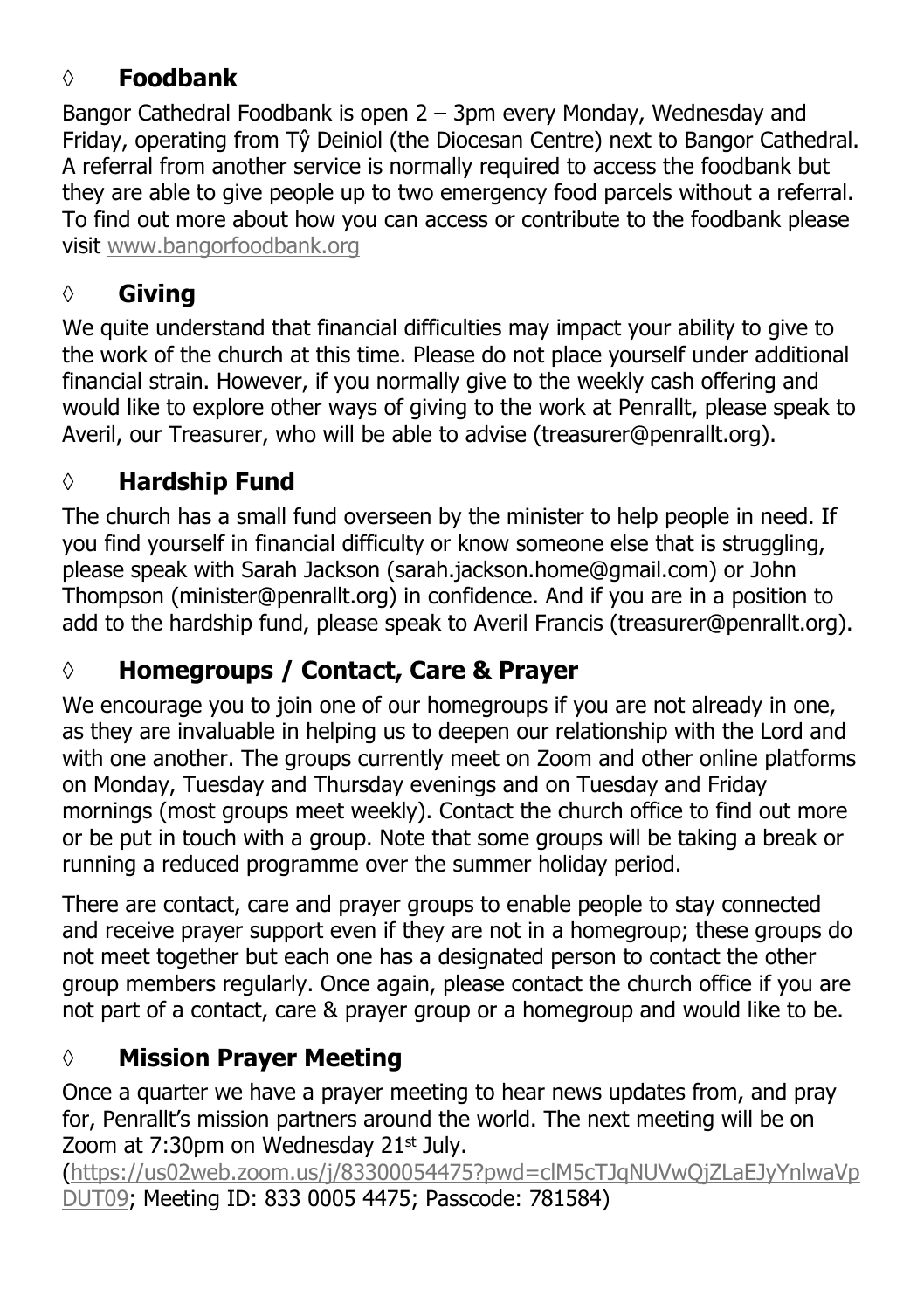## **◊ Pastoral Help**

If you have issues of concern about your own or someone else's welfare, please contact a member of the Pastoral Care team: Magnus Forrester-Barker (07890 109645); Geoff Moore (01248 410582); Monica Morris (01407 840439), John Thompson (07931 150697).

## **◊ Penrallt on Facebook and YouTube**

We have three Facebook groups:

- Penrallt ([www.facebook.com/groups/2402772192](https://www.facebook.com/groups/2402772192)) a general group for information and social interaction
- Penrallt Prayer Point ([www.facebook.com/groups/302627593231755](https://www.facebook.com/groups/302627593231755)) a private group (as defined by Facebook, i.e. request to join) specifically to share prayer requests and encouragements
- Penrallt Students ([www.facebook.com/groups/195300234272943\)](https://www.facebook.com/groups/195300234272943)

There is also a Facebook page and a YouTube channel (both called Penrallt Baptist Church):

- [www.facebook.com/penralltbc](https://www.facebook.com/penralltbc)
- [www.youtube.com/channel/UCwK0\\_lPqAVqGKwQREg6JhHg](https://www.youtube.com/channel/UCwK0_lPqAVqGKwQREg6JhHg)

## **◊ Prayer Resources**

Send prayer requests, thanksgivings and testimonies to our email prayer diary via office@penrallt.org – email this address, too, to subscribe to the prayer diary, which goes out every week (usually on Mondays). We also have a Facebook prayer group (see above) which allows more interactive sharing of prayer requests and updates, and prayer meetings via Zoom on **Wednesdays at 11:30am** (note that this is a new start time, half an hour earlier than before) and **Saturdays at 8:30am**; please contact the church office if you need the connection details for either meeting (which are also posted in the prayer diary every week).

The Baptist Union have resources for prayer and reflection at [www.baptist.org.uk/Groups/338269/Prayer\\_and\\_reflections.aspx](https://www.baptist.org.uk/Groups/338269/Prayer_and_reflections.aspx) and at [www.nwba.org.uk/](http://www.nwba.org.uk/) with encouraging articles and stories, prayer broadcasts and reflections.

## **◊ Youth Events**

Our youth activities take place on Thursdays at 7pm unless otherwise stated. This month we have:

1 st July – Cakes on the pier 8 th July – Beach volleyball and bonfire with marshmallows  $15<sup>th</sup>$  July – Crabbing and fish & chips  $22<sup>nd</sup>$  July – BBO (4pm)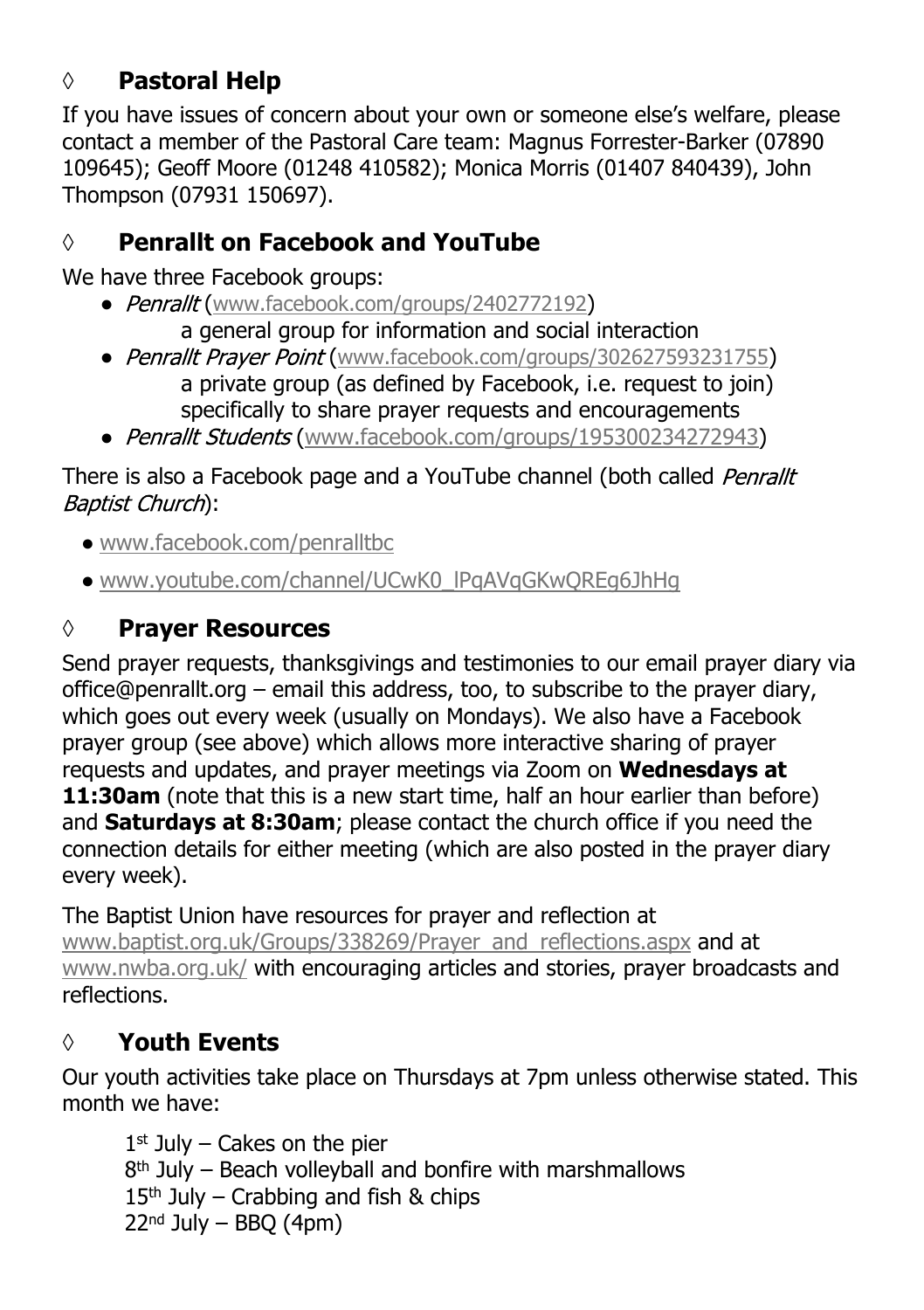Please see our website or contact Becca ([youth@penrallt.org\)](mailto:youth@penrallt.org) for more information. Also, don't miss Becca's induction on Saturday  $17<sup>th</sup>$  July (more info on the services page earlier in this newsletter).

We are looking for a pool table for our youth – if you know of one that may be suitable, please drop us a line.

*Focus on…*

### **Liz & Sergio Vilela Serving with BMS World Mission**

Liz and Sergio are located in Beira, Mozambique. They are working alongside the Mozambican Baptist Convention where pre-Covid, Sergio was helping to build capacity in mission training for nationals. Liz and Sergio met in Brazil whilst Sergio was a mission worker with YWAM. After marrying, they worked in Brazil for a year before being





called to work in England. They spent three years as youth pastors at Saffron Walden Baptist Church, which is now their sending church. Liz and Sergio had always felt a call to mission overseas, so when their time at their church ended, they sought opportunities to work with BMS. They moved to Mozambique in 2013. They have two children, Chloe and Joshua.

Pre-covid, Liz was involved in PEPE, a pre-school initiative started by BMS. The initiative was run by churches in 60 disadvantaged areas across the country. Over 3,500 children from poor backgrounds had the opportunity learn basic lessons like colours, numbers and the alphabet in creative, interactive ways, preparing them for a good start in school. They were also introduced to stories about Jesus, so are growing in their knowledge of him, too.

Sergio was helping with the rebuilding of various PEPE buildings following Cyclone Idai in 2019. More recently he has been in the process of building two mills, one in Buzi and the other in Dombe, both towns badly affected by the cyclone. Building in Mozambique is not an easy process; the first phase is quite bureaucratic and they required permission from the local government for construction, which often takes a long time when obstacles are created in order to receive bribes. Needless to say, Sergio and his team are 100% against this practice! Praise God, the mill in Dombe was completed in early April. They then started building the mill in Buzi, which will hopefully soon be finished. Sergio and Liz want to thank everyone who has been praying and a channel of financial support for this project; the mills will make a big difference to many people in Mozambique!